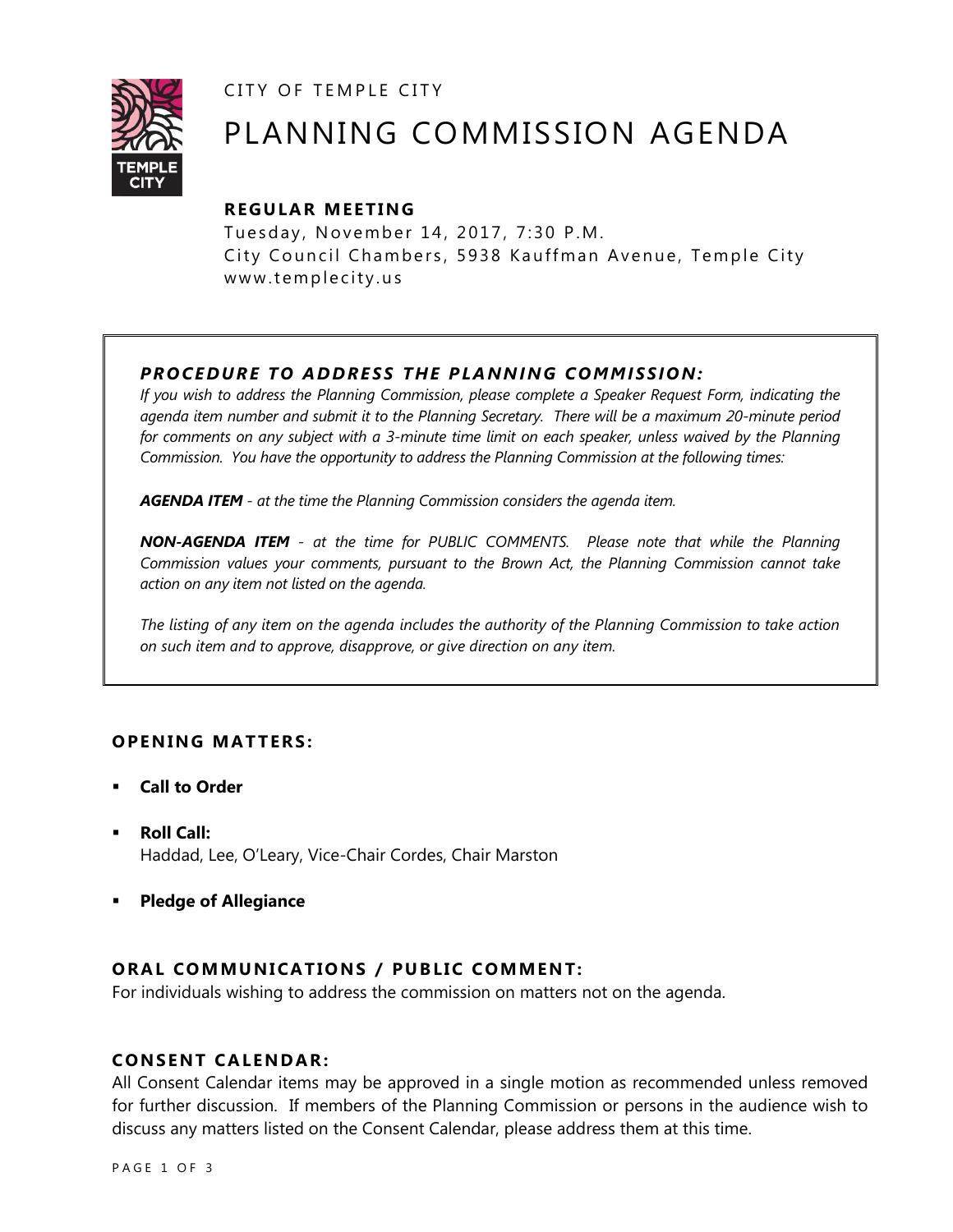**1.** [Planning Commission Meeting of October 24, 2017](http://www.ci.temple-city.ca.us/DocumentCenter/View/9407)

# **PUBLIC HEARING ITEMS:**

**2. PL 17-865** Mid-Century General Plan, Crossroads Specific Plan, and Environmental Impact Report.

| Address:         | Citywide                                                                                                                                                                                                                                                                         |
|------------------|----------------------------------------------------------------------------------------------------------------------------------------------------------------------------------------------------------------------------------------------------------------------------------|
| Recommendation:  | 1. Certify the Final EIR (Attachment 2) and<br>Adopt the Mid-Century General Plan (Attachment 3) and<br>2.<br>Crossroads Specific Plan (Attachment 4) as modified in<br>Attachment 5 (Proposed Changes to the Draft General Plan and<br>Specific Plan) and in this staff report. |
| Staff Report:    | <b>Staff Report &amp; Attachments (One File)</b>                                                                                                                                                                                                                                 |
|                  | <b>Staff Report (Separate File)</b>                                                                                                                                                                                                                                              |
|                  | Attachments:                                                                                                                                                                                                                                                                     |
|                  | 1. Resolution 17-<br>PC                                                                                                                                                                                                                                                          |
|                  | 2. Final and Draft Environmental Impact Report                                                                                                                                                                                                                                   |
|                  | Draft Mid-Century General Plan (Story Map and PDF Version)<br>3.                                                                                                                                                                                                                 |
|                  | Draft Crossroads Specific Plan (Story Map and PDF Version)<br>4.                                                                                                                                                                                                                 |
|                  | 5. Proposed Changes to the Draft General Plan and Specific Plan                                                                                                                                                                                                                  |
|                  | Summary of Differences between the Existing and Proposed<br>6.<br><b>General Plan</b>                                                                                                                                                                                            |
|                  | 7. Summary of the General Plan and Specific Plan                                                                                                                                                                                                                                 |
|                  | 8. Summary of the EIR                                                                                                                                                                                                                                                            |
|                  | 9. Public Comment Received on the Draft General Plan and<br><b>Specific Plan</b>                                                                                                                                                                                                 |
|                  | 10. Map of Changes to the General Plan Land Use Diagram                                                                                                                                                                                                                          |
|                  | 11. Correspondence from Valiere Byrnes dated July 25, 2017 and<br>November 6, 2017                                                                                                                                                                                               |
| Project Planner: | <b>Scott Reimers</b>                                                                                                                                                                                                                                                             |
|                  | sreimers@templecity.us                                                                                                                                                                                                                                                           |

# **D ISCUSSION ITEMS: NONE**